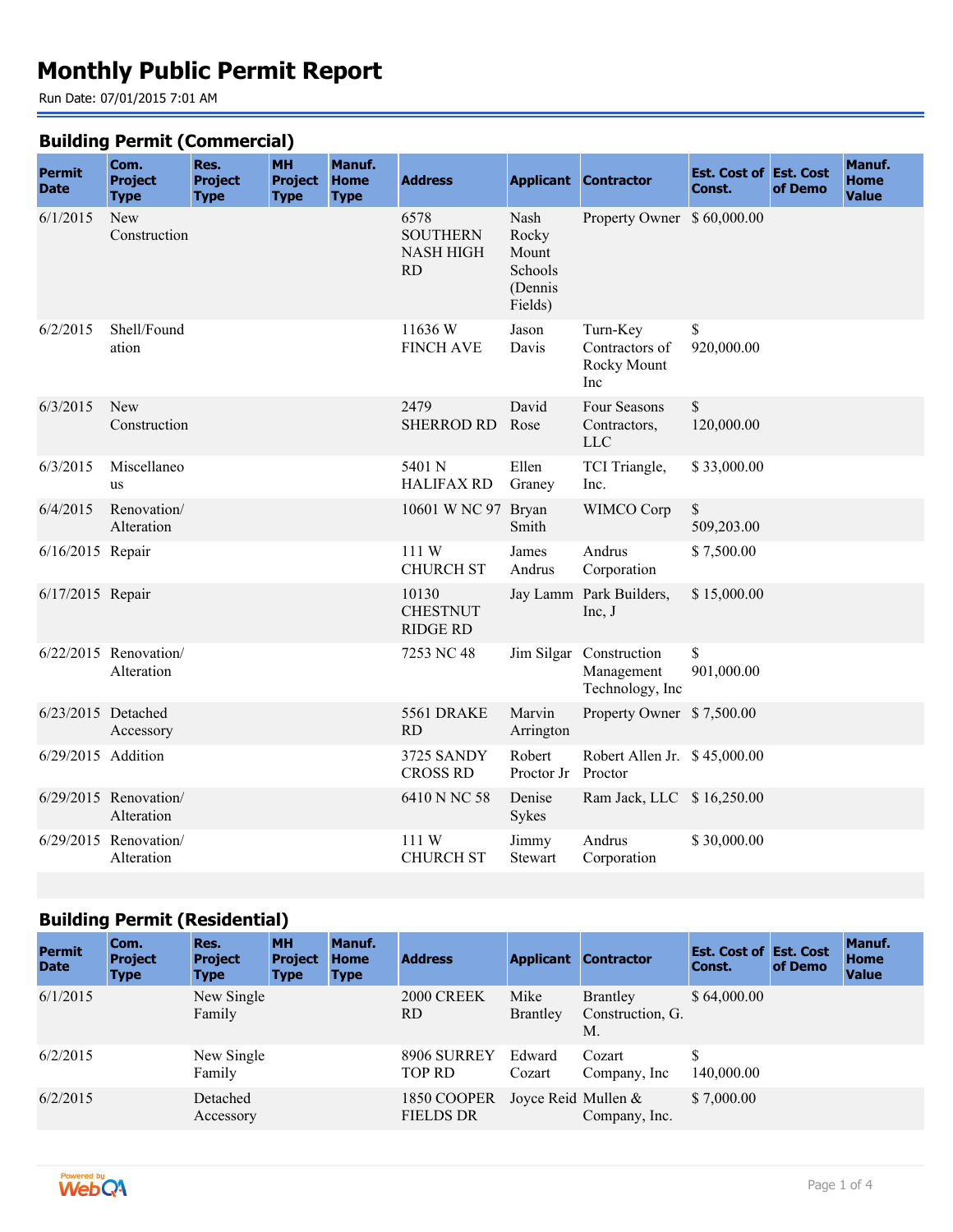### **Building Permit (Residential)**

| <b>Permit</b><br><b>Date</b> | Com.<br><b>Project</b><br><b>Type</b> | Res.<br><b>Project</b><br><b>Type</b> | <b>MH</b><br><b>Project</b><br><b>Type</b> | Manuf.<br><b>Home</b><br><b>Type</b> | <b>Address</b>                            |                                   | <b>Applicant Contractor</b>                          | <b>Est. Cost of Est. Cost</b><br>Const. | of Demo | Manuf.<br>Home<br><b>Value</b> |
|------------------------------|---------------------------------------|---------------------------------------|--------------------------------------------|--------------------------------------|-------------------------------------------|-----------------------------------|------------------------------------------------------|-----------------------------------------|---------|--------------------------------|
| 6/3/2015                     |                                       | New Single<br>Family                  |                                            |                                      | 2945 SPRING<br>TIME CT                    | Jeff<br>Benson                    | Kingsmill<br>Construction<br>Inc.                    | \$<br>140,000.00                        |         |                                |
| 6/3/2015                     |                                       | Miscellane<br>ous                     |                                            |                                      | 12276 OAK<br><b>AVE</b>                   | Eddie<br>White                    | White<br>Construction and<br>Design, LLC             | \$45,000.00                             |         |                                |
| 6/3/2015                     |                                       | New Single<br>Family                  |                                            |                                      | 4430 RYANS<br>RD                          | Macon<br>Robertson                | Robertson<br><b>Realty Company</b>                   | \$90,000.00                             |         |                                |
| 6/3/2015                     |                                       | Miscellane<br>ous                     |                                            |                                      | 433 HOLLY DR Danny                        |                                   | Sears Home<br>Townsend Improvement<br>Products, Inc. | \$7,634.00                              |         |                                |
| 6/3/2015                     |                                       | Detached<br>Accessory                 |                                            |                                      | 7190<br><b>ELKHORN RD</b>                 |                                   | Scott Rose Property Owner \$4,000.00                 |                                         |         |                                |
| 6/4/2015                     |                                       | Miscellane<br>ous                     |                                            |                                      | 8689<br><b>CASTALIA</b><br><b>LOOP RD</b> | John H<br>West                    | Property Owner \$29,000.00                           |                                         |         |                                |
| 6/4/2015                     |                                       | Deck                                  |                                            |                                      | 256 REGENCY Louis<br><b>DR</b>            | Speight                           | Property Owner \$1,700.00                            |                                         |         |                                |
| 6/5/2015                     |                                       | Addition<br>(covered)                 |                                            |                                      | 110 EMBASSY<br><b>AVE</b>                 | Nathan<br>Loeblein                | Loeblein &<br>Loeblein<br><b>Builders</b>            | \$15,550.00                             |         |                                |
| 6/5/2015                     |                                       | New Single<br>Family                  |                                            |                                      | 4348<br><b>RICHARDSON</b><br><b>RD</b>    | <b>DEAN</b><br><b>HOLLAN</b><br>D | Dean A. Holland \$<br>Builders, Inc.                 | 170,000.00                              |         |                                |
| 6/5/2015                     |                                       | New Single<br>Family                  |                                            |                                      | 5437 HOPKINS Gary L.<br><b>RD</b>         | Williams                          | Property Owner \$76,000.00                           |                                         |         |                                |
| 6/8/2015                     |                                       | Renovation<br>/Alteration             |                                            |                                      | <b>5098 GREEN</b><br><b>HILLS RD</b>      | Charles<br>Mullen                 | Mullen &<br>Company, Inc.                            | \$15,000.00                             |         |                                |
| 6/8/2015                     |                                       | Detached<br>Accessory                 |                                            |                                      | 8449 RED OAK Robert<br><b>RD</b>          | Moore                             | Robert Moore                                         | \$26,500.00                             |         |                                |
| 6/11/2015                    |                                       | Detached<br>Accessory                 |                                            |                                      | 1935 BECTON<br><b>CT</b>                  | David<br>Rose                     | Property Owner \$46,000.00                           |                                         |         |                                |
| 6/11/2015                    |                                       | Open<br>Shelter<br>Detached           |                                            |                                      | 5138<br><b>COLORADO</b><br>RD             | Danny<br>Boyd                     | Property Owner \$827.13                              |                                         |         |                                |
| 6/11/2015                    |                                       | Detached<br>Accessory                 |                                            |                                      | 5138<br><b>COLORADO</b><br><b>RD</b>      | Danny<br>Boyd                     | Property Owner \$5,000.00                            |                                         |         |                                |
| 6/12/2015                    |                                       | Swimming<br>Pool                      |                                            |                                      | 5290<br><b>CREEKSTONE</b><br><b>RD</b>    |                                   | Jean Kibbe Swimworld                                 | \$27,700.00                             |         |                                |
| 6/15/2015                    |                                       | Addition<br>(covered)                 |                                            |                                      | 3580<br><b>LONESOME</b><br>PINE RD        | Keith<br>Price                    | Keith Price<br>Construction                          | \$18,900.00                             |         |                                |
| 6/16/2015                    |                                       | Detached<br>Accessory                 |                                            |                                      | 1754 RED OAK Pattie<br><b>RD</b>          | Hardy<br>Jackson                  | Property Owner \$3,000.00                            |                                         |         |                                |

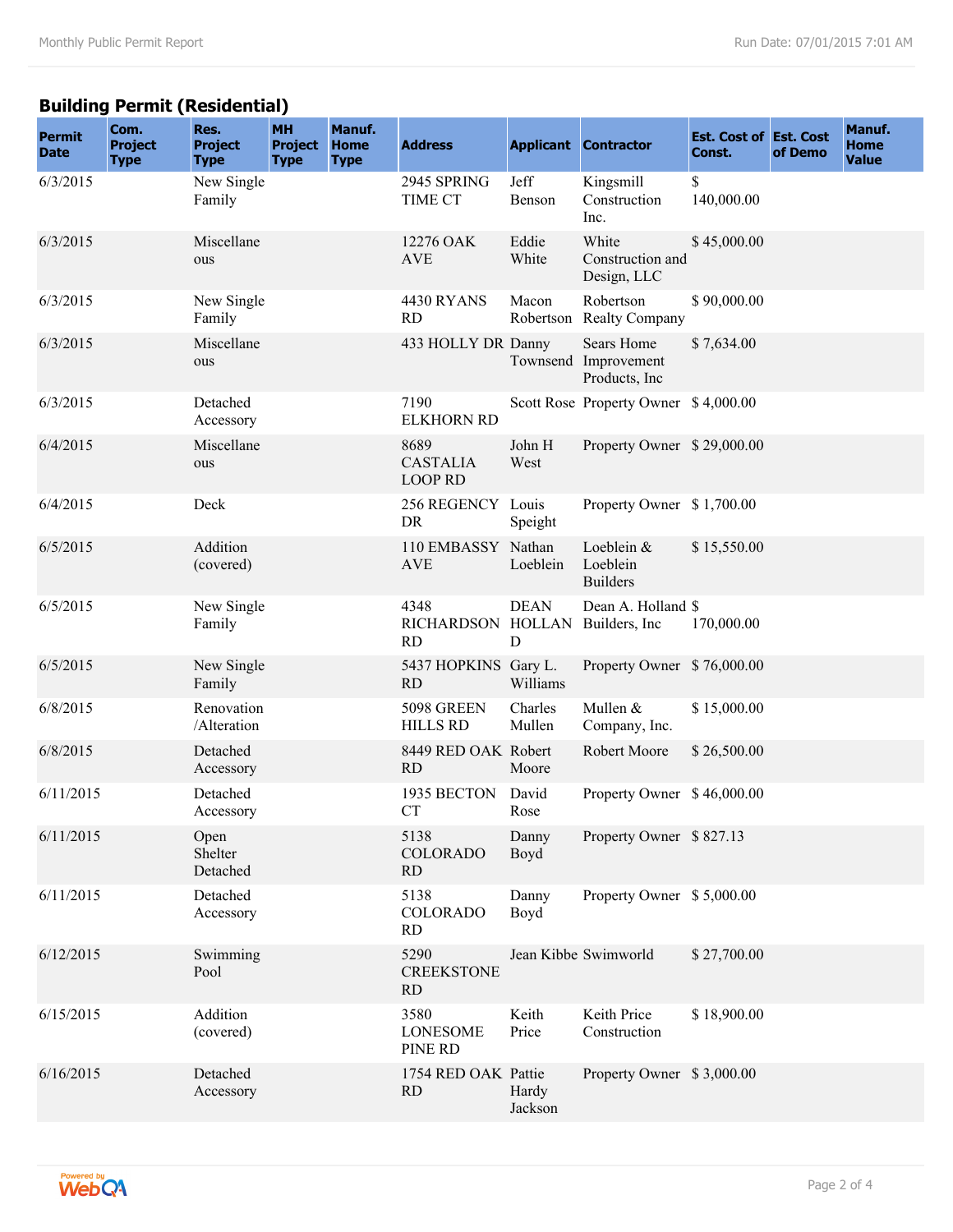### **Building Permit (Residential)**

| <b>Permit</b><br><b>Date</b> | Com.<br><b>Project</b><br><b>Type</b> | Res.<br><b>Project</b><br><b>Type</b> | <b>MH</b><br><b>Project</b><br><b>Type</b> | Manuf.<br><b>Home</b><br><b>Type</b> | <b>Address</b>                                       |                             | <b>Applicant Contractor</b>                           | <b>Est. Cost of Est. Cost</b><br>Const. | of Demo | Manuf.<br><b>Home</b><br><b>Value</b> |
|------------------------------|---------------------------------------|---------------------------------------|--------------------------------------------|--------------------------------------|------------------------------------------------------|-----------------------------|-------------------------------------------------------|-----------------------------------------|---------|---------------------------------------|
| 6/16/2015                    |                                       | Addition<br>(covered)                 |                                            |                                      | 2740 W<br><b>HORNES</b><br><b>CHURCH RD</b>          | William<br>Glover           | Property Owner \$10,000.00                            |                                         |         |                                       |
| 6/16/2015                    |                                       | New Single<br>Family                  |                                            |                                      | 5202<br><b>TUSCANY RD</b>                            | Joe<br>Anthony              | Four Seasons<br>Contractors,<br><b>LLC</b>            | \$<br>180,000.00                        |         |                                       |
| 6/16/2015                    |                                       | Detached<br>Accessory                 |                                            |                                      | 4764 BERTS<br>LN                                     | Dustin<br>Squires           | Property Owner \$14,678.00                            |                                         |         |                                       |
| 6/16/2015                    |                                       | Detached<br>Accessory                 |                                            |                                      | 801<br><b>BREEDLOVE</b><br><b>RD</b>                 | Ralph M.<br>Howell          | Property Owner \$8,000.00                             |                                         |         |                                       |
| 6/18/2015                    |                                       | Addition<br>(covered)                 |                                            |                                      | 2593 W<br>CASTALIA RD Pridgen                        | Edward                      | Property Owner \$57,200.00                            |                                         |         |                                       |
| 6/19/2015                    |                                       | Addition<br>(covered)                 |                                            |                                      | 704<br><b>PRESTWICK</b><br><b>DR</b>                 | Kenneth<br>$\mathbf n$      | Kenneth<br>Richardso Richardson                       | \$7,500.00                              |         |                                       |
| 6/19/2015                    |                                       | Miscellane<br>ous                     |                                            |                                      | 7454<br><b>VAUGHAN</b><br><b>CHAPEL RD</b>           | Regional<br>fing<br>Company | Regional<br>Waterproo Waterproofing<br>Company        | \$10,786.68                             |         |                                       |
| 6/19/2015                    |                                       | New Single<br>Family                  |                                            |                                      | 7046 RED OAK MARK<br>RD                              | <b>BOSEMA</b><br>N          | Property Owner \$                                     | 280,000.00                              |         |                                       |
| 6/22/2015                    |                                       | New Single<br>Family                  |                                            |                                      | 13550<br><b>TAYLORS</b><br>MILL RD                   |                             | Joe Bailey Property Owner \$                          | 250,000.00                              |         |                                       |
| 6/22/2015                    |                                       | Swimming<br>Pool                      |                                            |                                      | 975 WOMBLE<br><b>RD</b>                              | Kathy                       | <b>Superior Pools</b><br>Giannuzzi of Charlotte, Inc. | \$72,500.00                             |         |                                       |
| 6/22/2015                    |                                       | Addition<br>(covered)                 |                                            |                                      | 3519 WHITE<br><b>OAK RIDGE</b><br>DR                 | Thomas<br>Allred            | Property Owner \$                                     | 120,000.00                              |         |                                       |
| 6/24/2015                    |                                       | New Single<br>Family                  |                                            |                                      | 2516 BEND OF Lee Gay<br>THE RIVER RD                 |                             | Lee Gay<br>Builder, Inc.                              | \$<br>280,000.00                        |         |                                       |
| 6/24/2015                    |                                       | Detached<br>Accessory                 |                                            |                                      | 6355 WATERS Russell<br><b>EDGE DR</b>                | Penka                       | Property Owner \$6,815.00                             |                                         |         |                                       |
| 6/24/2015                    |                                       | Addition<br>(covered)                 |                                            |                                      | 1210<br><b>WOODRIDGE</b><br><b>CT</b>                | Dean<br>Holland             | Dean A. Holland \$19,000.00<br>Builders, Inc.         |                                         |         |                                       |
| 6/25/2015                    |                                       | Addition<br>(covered)                 |                                            |                                      | 2541 BARNES Robert<br>HILL CHURCH Moore<br><b>RD</b> |                             | Property Owner \$2,000.00                             |                                         |         |                                       |
| 6/26/2015                    |                                       | New Single<br>Family                  |                                            |                                      | 6680 COLLEEN Mike<br><b>RD</b>                       | Brantley                    | <b>Brantley</b><br>Construction, G.<br>M.             | \$80,000.00                             |         |                                       |
| 6/26/2015                    |                                       | Detached<br>Accessory                 |                                            |                                      | 6617 OLD<br><b>BAILEY HWY</b>                        | Danny<br>Sherrod            | Carolina<br>Carports Inc                              | \$5,843.00                              |         |                                       |
| 6/26/2015                    |                                       | Deck                                  |                                            |                                      | 2173<br>CREEKRIDGE Foster<br>DR                      | George                      | George T Foster \$3,750.00                            |                                         |         |                                       |